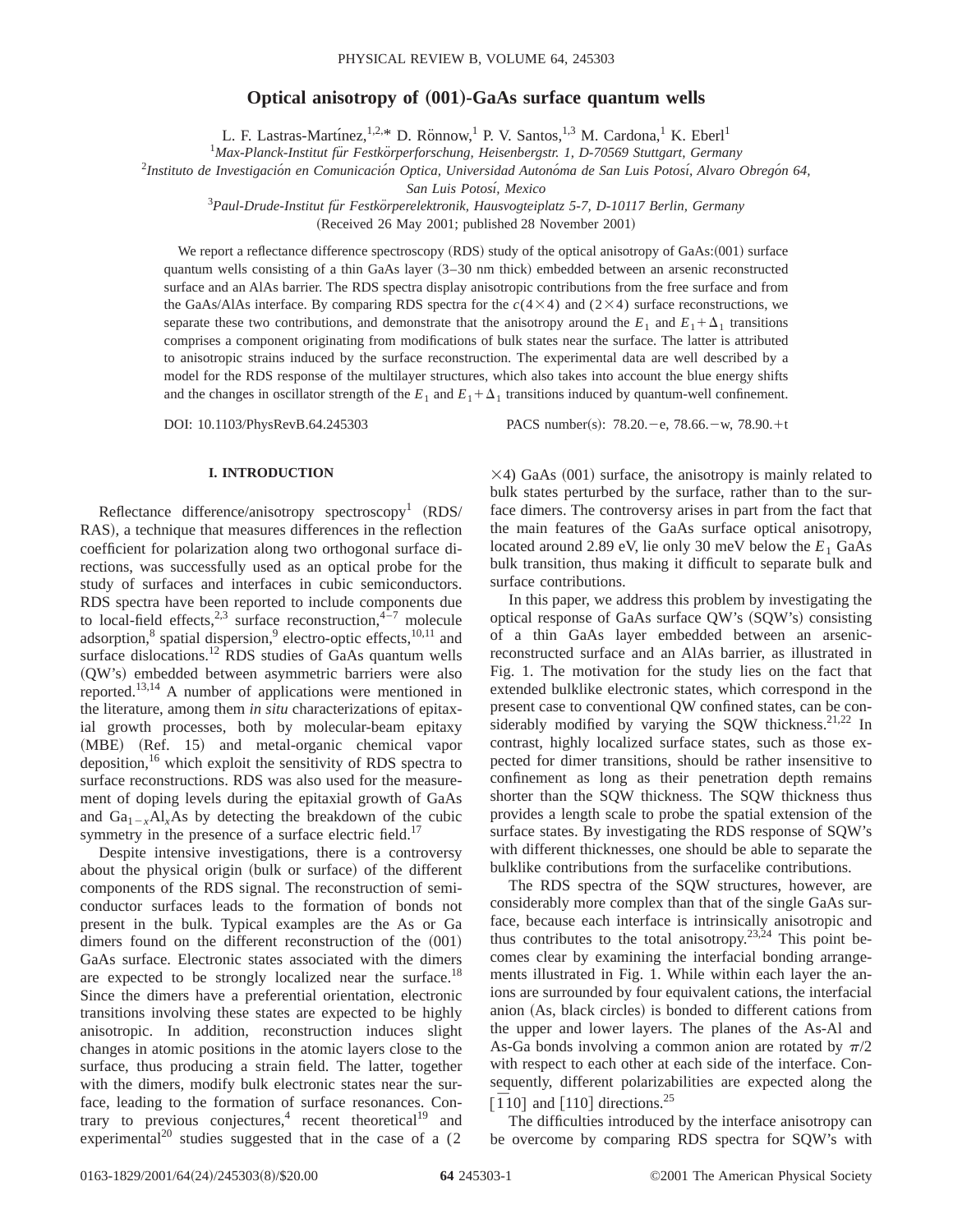

FIG. 1. Structure of the surface quantum-well samples. The GaAs SQW of thickness  $d_1$  is embedded between an AlAs barrier and an As reconstructed surface. The As anion at each interface (black circle) is bonded to different cations from the layers below and above the interface. As a result, different polarizabilities are expected along the  $[110]$  and  $[\overline{1}10]$  directions. The surface shows As dimers corresponding to a  $(2\times4)$  reconstruction.

different surface reconstructions. Here we will concentrate on the  $c(4\times4)$  and  $(2\times4)$  GaAs  $(001)$  reconstructions. While the anisotropy related to the surface changes with reconstruction, the component associated with the buried interfaces is expected to be reconstruction independent, as long as the penetration depth of the surface states remains smaller than the SQW thickness. This procedure is justified by a multilayer formalism for the optical response (to be presented in Sec. II A), which takes into account multiple reflections at the buried interfaces. A further advantage of the procedure is that first-order contributions to the RDS signal from defects like dislocations, $12$  and from surface electric fields, $^{26}$  are also eliminated.

RDS studies reveal that the optical anisotropy close to the  $E_1$  transition also contains a contribution from bulk states rather than being of purely surface character. The bulk contribution is attributed to the mixing of the  $E_1$  bulk states by the anisotropic strain field produced by the surface dimers.<sup>27,28</sup> The strain field penetrates tens of monolayers in the bulk, thus perturbing the atomic positions in a region below the surface.<sup>29,28</sup> We develop a model for this source of anisotropy in the SQW's, which also takes into account the energy shifts and changes in oscillator strength of the  $E_1$  and  $E_1 + \Delta_1$  transitions induced by quantum confinement.

This paper is organized as follows. In Sec. II we develop a model to describe the RDS response of the SQW samples, including the anisotropy of the interfaces and effects of surface strain and QW confinement. Section III describes the sample preparation and the experimental details. Section IV describes experimental RDS results for QW's with different thicknesses. In Sec. V we give a detailed discussion of the experiments using the model exposed in Sec. II. The main conclusions are summarized in Sec. VI.

## **II. THEORY**

In this section, we first develop a formalism to describe the RDS response of multilayer structures with anisotropic surface and interfaces. In Sec. II B, a model is presented for the optical response of the SQW's near the  $E_1$  transition, which takes into account the effects of confinement and of anisotropic strains. Both models will be used in Sec. V to interpret the experimental RDS data.

### **A. RDS signal from heterostructures**

In order to describe the RDS response of the SQW structures of Fig. 1, we will assume that the anisotropy induced by the surface has a maximum value at the surface plane, and vanishes for depths exceeding a characteristic length *L*. A similar assumption will be made for the anisotropy introduced by each interface, which will be taken to be constrained within a  $2L_i$ -thick layer centered at the interface plane.30 Outside this layer, the dielectric function is equal to that of the bulk constituents (GaAs or AlAs), so that the anisotropy becomes negligible.

The complex reflection coefficient of the structure in Fig. 1 composed of two films (described by the indices 1 and 2) on a substrate (index 3) is given by<sup>31</sup>

$$
r = \frac{r_{01} + r_{12}e^{-2i\overline{\delta_1}} + r_{23}e^{-2i(\overline{\delta_1} + \overline{\delta_2})} + r_{01}r_{12}r_{23}e^{-2i\overline{\delta_2}}}{1 + r_{01}r_{12}e^{-2i\overline{\delta_1}} + r_{01}r_{23}e^{-2i(\overline{\delta_1} + \overline{\delta_2})} + r_{12}r_{23}e^{-2i\overline{\delta_2}}},\tag{1}
$$

where  $\overline{\delta_l}$  is the average phase factor given by  $2\pi \overline{n_l}d_l/\lambda$ ,  $\lambda$ is the light wavelength,  $\overline{n_l} = (1/d_l) \int_0^{d_l} n_l(z) dz$  is the complex refractive index averaged over the thickness  $d_l$  of layer *l*, and  $z||[001]$  is the coordinate along the growth direction. The complex reflection coefficient at the interface between the *l* and *m* media is defined by  $r_{lm} = (n_m - n_l)/(n_m + n_l)$ .

We have defined Eq.  $(1)$  in terms of average phase factors  $\delta$ <sup>'</sup>s since, in general, the refractive index for the *l*th material is not inhomogeneous along *z*. Around an interface, the refractive index is expected to become anisotropic as a consequence of the reduction of symmetry. The average change in refractive index for the two polarization states (in our case between the  $\overline{[110]}$  and the  $\overline{[110]}$  directions, see Fig. 1) can be written as

$$
\overline{\Delta n_l} = \frac{L}{d_l} \left( \frac{1}{L} \int_0^L \Delta n_l(z) dz \right),\tag{2}
$$

where we have used the fact that  $\Delta n_l(z) = n_l^{[1\bar{1}0]}(z)$  $-n_l^{[110]}(z) \approx 0$  for  $z > L$ .

The RDS signal of the heterostructure is defined as the relative difference  $\Delta r/r$  between the complex reflection coefficient for polarizations along the  $[110]$  ( $r_{[110]}$ ) and  $[110]$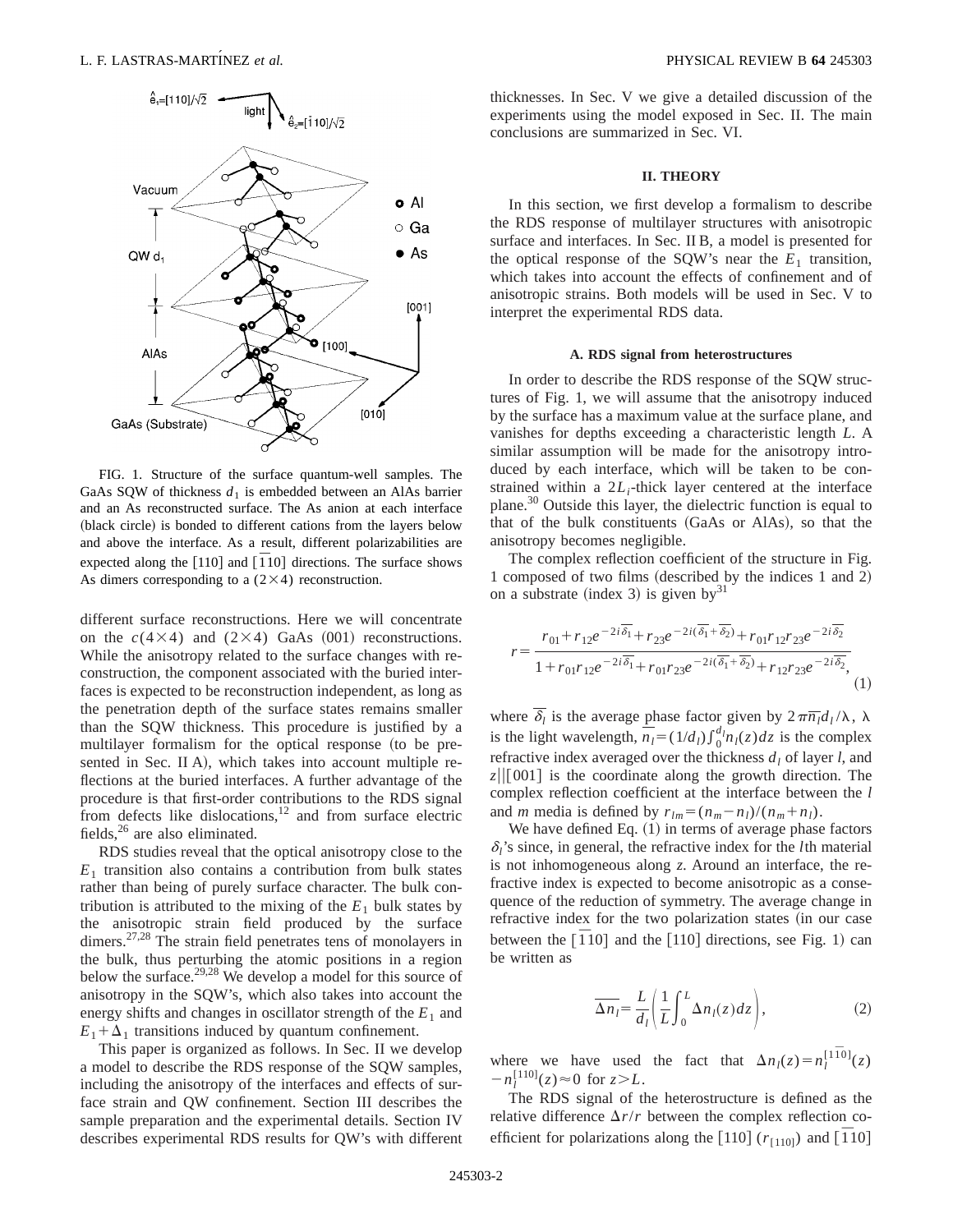$(r_{\overline{1}}_{10})$  directions.  $\Delta r/r$  can be expressed in terms of  $\Delta n_l$ and of the anisotropic reflection at each interface  $\Delta r_{ll+1} / r_{ll+1}$ , according to

$$
\frac{\Delta r}{r} = \sum_{l=0}^{2} \frac{r_{ll+1}}{r} \frac{\partial r}{\partial r_{ll+1}} \frac{\Delta r_{ll+1}}{r_{ll+1}} + \sum_{l=1}^{2} \frac{1}{r} \frac{\partial r}{\partial \overline{n}_{l}} \overline{\Delta n_{l}}.
$$
 (3)

Equation  $(3)$  includes contributions from the surface and from buried interfaces. In order to extract information about the surface contribution, a knowledge of the optical anisotropy induced by each individual interface is required. If the thickness *L* of the anisotropic surface layer is much smaller than the SQW thickness, the surface contribution can be distinguished from that of the interfaces by comparing RDS spectra for two different reconstructions, since the interface contribution does not depend on reconstruction. From Eq.  $(3)$ we obtain the following expression for the difference between the RDS spectra for the  $c(4\times4)$  and the (2×4) reconstructions:

$$
\frac{\Delta r}{r}\bigg|_{c(4\times4)} - \frac{\Delta r}{r}\bigg|_{(2\times4)} = \frac{r_{01}}{r} \frac{\partial r}{\partial r_{01}} \bigg[ \frac{\Delta r_{01}}{r_{01}} \bigg|_{c(4\times4)} - \frac{\Delta r_{01}}{r_{01}} \bigg|_{(2\times4)} \bigg] + \frac{1}{r} \frac{\partial r}{\partial \overline{n_1}} \big[ \overline{\Delta n_1} \big|_{c(4\times4)} - \overline{\Delta n_1} \big|_{(2\times4)} \big].
$$
\n(4)

Note that this expression depends only on the changes in the reflection coefficient  $\Delta r_{01}$  and in the refractive index anisotropy  $(\Delta n_1)$  of the first layer induced by the reconstruction.

 $\Delta n_1$  can be directly related to the RDS signal  $\Delta r_{01} / r_{01}$  of the single GaAs surface following the formalism developed in Ref. 32. For this purpose, we assume that reconstruction leads to different projections of the dielectric tensor  $\epsilon_{(1)}^{(j)}(z)$ along  $j = [110]$  and  $[1\overline{1}0]$ .  $\Delta r_{01}/r_{01}$  can then be expressed in terms of the dielectric anisotropy  $\Delta \epsilon_{(1)}(z) = \epsilon_{(1)}^{[1\overline{1}0]}(z)$  $-\epsilon_{(1)}^{[110]}(z)$  according to<sup>32</sup>

$$
\frac{\Delta r_{01}}{r_{01}} = \frac{-2ik_1L}{n_1(\epsilon_{(1)} - 1)}\overline{\Delta \epsilon_{(1)}},
$$
\n(5)

where  $k_1 = 2 \pi n_1 / \lambda$  and  $\overline{\Delta \epsilon_{(1)}} = (1/L) \int_0^L \Delta \epsilon_{(1)}(z) dz$ . This expression is valid in the limit  $k_1L \ll 1$ . An immediate consequence of the *z* dependence of the dielectric function is the mixing of the real and imaginary part of  $\Delta r_{01}/r_{01}$  and  $\Delta \epsilon_{(1)}$ through the *i* factor in Eq.  $(5)$ .<sup>33</sup>

Using Eqs. (2), (4), and (5), and the relation  $\Delta \epsilon_{(1)}(z)$  $=2n_1\Delta n_1(z)$ , we arrive at the following expression:

$$
\frac{\Delta r}{r}\bigg|_{c(4\times4)} - \frac{\Delta r}{r}\bigg|_{(2\times4)} = \left(\frac{r_{01}}{r}\frac{\partial r}{\partial r_{01}} + \frac{i}{4r}\frac{(\epsilon_{(1)} - 1)}{k_1 d_1} \frac{\partial r}{\partial \overline{n_1}}\right)
$$

$$
\times \left[\frac{\Delta r_{01}}{r_{01}}\bigg|_{c(4\times4)} - \frac{\Delta r_{01}}{r_{01}}\bigg|_{(2\times4)}\right].
$$
(6)

Equation  $(6)$  relates the changes in the RDS signal of the multilayer structures induced by the reconstruction (left-hand side) to the surface reflection anisotropy (the term in the square brackets). If confinement effects can be neglected, the latter corresponds to the RDS signal of the free GaAs surface for the two reconstructions. Equations  $(6)$  and  $(5)$  can be combined to yield the dielectric changes induced by the reconstruction:

$$
L\overline{\Delta \epsilon_{(1)}}|_{c(4\times4)} - L\overline{\Delta \epsilon_{(1)}}|_{(2\times4)}
$$
  
= 
$$
\left(\frac{1}{2n_1d_1} + \frac{1}{r}\frac{\partial r}{\partial n_1} - \frac{2k_1i}{n_1(\epsilon_1 - 1)} + \frac{r_{01}}{r}\frac{\partial r}{\partial r_{01}}\right)^{-1}
$$
  

$$
\times \left[\frac{\Delta r}{r}\bigg|_{c(4\times4)} - \frac{\Delta r}{r}\bigg|_{(2\times4)}\right].
$$
 (7)

Equations  $(6)$  and  $(7)$  will be used in Sec. V to analyze the multiple reflection effects in the measured RDS spectra.

## **B. Optical anisotropy of QW's near the**  $E_1$  **and**  $E_1 + \Delta_1$ **transitions**

In bulk semiconductors, the  $E_1$  and  $E_1 + \Delta_1$  transitions take place at the four equivalent  $\Lambda$ -point  $\langle 111 \rangle$  wave vector directions, which will be denoted here by  $a = [111]$ , *b*  $\overline{z} = [1\overline{1}1], \ c = [\overline{1}11], \text{ and } d = [11\overline{1}].$  The electronic wave function of the conduction band will be denoted by  $|S_i\rangle$ , and those of the spin-orbit split valence states by  $|L_i^{\pm}\rangle$ , (*i*  $=a, b, c,$  and *d*), where the superscripts  $+$  and  $-$  will be used throughout to indicate states associated with the  $E_1$  and  $E_1 + \Delta_1$  transitions, respectively. The states  $\left| L_i^{\pm} \right\rangle$  can be expressed in terms of orbitals oriented along  $\tilde{x} = [110]/\sqrt{2}$ ,  $\tilde{y}$  $\overline{z} = [\overline{1}10]/\sqrt{2}$ , and  $\overline{z} = [001]$  for the four equivalent  $\langle 111 \rangle$  directions. Due to the fourfold symmetry around the  $\frac{3}{2}$  axis, in this section we only need to consider the  $\left| L_a^{\pm} \right\rangle$  and  $\left| L_c^{\pm} \right\rangle$ states, which can be written in terms of the orbitals  $|\tilde{x}\rangle$ ,  $|\tilde{y}\rangle$ , and  $|\tilde{z}\rangle$  as

$$
|L_a^{\pm}\rangle = \frac{1}{\sqrt{2}}[-\sin\theta|\tilde{x}\rangle \pm i|\tilde{y}\rangle + \cos\theta|\tilde{z}\rangle],
$$
  

$$
|L_c^{\pm}\rangle = \frac{1}{\sqrt{2}}[|\tilde{x}\rangle \pm i\sin\theta|\tilde{y}\rangle \pm i\cos\theta|\tilde{z}\rangle],
$$
 (8)

where  $\theta = \cos^{-1}(\sqrt{2/3})$ .

The quantum confinement in QW's will affect the energy of the  $|S_i\rangle$  and  $\tilde{z}$  orbitals. The changes can be taken into account in a perturbation approach by defining a perturbation Hamiltonian  $\Delta H_{cp}$ . Assuming infinite confinement barriers and a two-dimensional critical point for the  $E_1$  transitions (a longitudinal mass much larger than the transverse mass), the matrix elements of  $\Delta H_{cp}$  (in atomic units) become<sup>34</sup>

$$
\cos^2 \theta \langle \tilde{z}_i | \Delta H_{cp} | \tilde{z}_j \rangle = \delta_z = \delta_{ij} \frac{\cos^2 \theta}{2m_v} \left( \frac{\pi}{d_1} \right)^2, \quad i, j = a, c
$$
\n(9)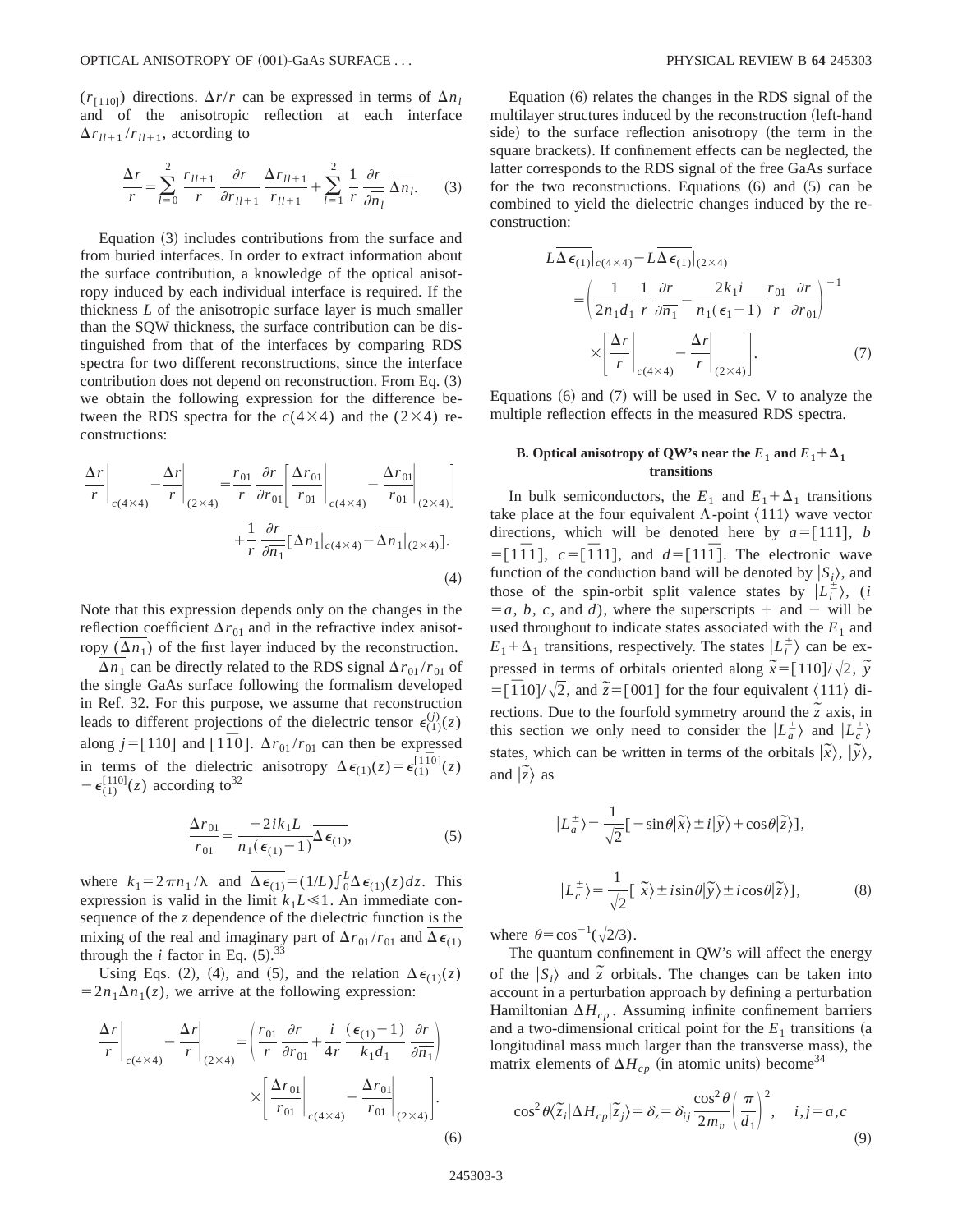and

$$
\langle S|\Delta H_{cp}|S\rangle = \delta_s = \frac{\cos^2\theta}{2m_c} \left(\frac{\pi}{d_1}\right)^2,\tag{10}
$$

where  $d_1$  is the QW thickness and  $m_v$  ( $m_c$ ) is the transverse mass of the valence (conduction) band.

The contributions of the  $E_1$  and  $E_1 + \Delta_1$  transitions to the dielectric function  $\varepsilon_{(1)}$  of the SQW's is obtained by taking into account the mixing of the  $|L_i^{\pm}\rangle$  states expressed by Eq.  $(9)$ , and calculating the corresponding matrix elements to the *L*-point conduction band  $|S_i^{\pm}\rangle$ . We obtain the following expression for the average contribution  $\overline{\epsilon}_{(1)}^{\pm}(E)$  for  $\tilde{x}$  and  $\tilde{y}$ polarizations:

$$
\bar{\varepsilon}_{(1)}(E) = \frac{1}{2} [\varepsilon_{(1)}^{\tilde{x}} + \varepsilon_{(1)}^{\tilde{y}}] = M^{\pm} \varepsilon_{(1)}(E, E_1 + \Delta E + i\Gamma),
$$
\n(11)

where  $\Gamma$  is a phenomenological broadening parameter associated with the transition. The function  $\varepsilon$  describes the line shape of the  $E_1$  contribution to the dielectric function; it differs from that in bulk materials since the confinement also changes the dimensionality of the transition. The confinement induces an energy shift  $\Delta E^{\pm}$  and a transfer in oscillator strength  $M^{\pm}$  between the  $E_1$  and  $E_1 + \Delta_1$  components given by

$$
\Delta E^{\pm} = \frac{\Delta_1}{2} \pm \frac{-\Delta_1}{2} + \frac{\delta_s + \delta_z}{2} \pm \frac{-\delta_z^2}{4\Delta_1}
$$
 (12)

and

$$
M^{\pm} = \left[1 \pm \frac{-\delta_z}{2\Delta_1}\right],\tag{13}
$$

where  $\Delta_1$  denotes the spin-orbit splitting.

While the confinement potential breaks the crystal symmetry, it preserves the fourfold symmetry around  $\tilde{z}$ , so that no anisotropy is induced in the  $\tilde{x}$ - $\tilde{y}$  plane. The array of As dimers<sup>5</sup> on the reconstructed  $(001)$  GaAs surface produce an anisotropic strain field that penetrates into the crystal. $27,29$ This strain field lifts the fourfold symmetry and introduces an optical anisotropy into the  $\tilde{x}$ - $\tilde{y}$  plane. Its effect will be described by the anisotropic perturbation Hamiltonian  $\Delta H_{ap}$ acting on the  $|S_i\rangle$  and  $|L_i^{\pm}\rangle$  bulk eigenstates.  $\Delta H_{ap}$  mainly affects the orbitals  $|\tilde{x}_i\rangle$  and  $|\tilde{y}_i\rangle$  in the plane of the layers according to

$$
\langle \widetilde{x}_i | \Delta H_{ap} | \widetilde{x}_j \rangle = \delta_{\widetilde{x}}, \quad \langle \widetilde{y}_i | \Delta H_{ap} | \widetilde{y}_j \rangle = \delta_{\widetilde{y}}, \quad i, j = a, c,
$$
\n(14)

where  $\delta_{\tilde{x}}$  and  $\delta_{\tilde{y}}$  are phenomenological parameters which depend on the structure of the anisotropic surface layer.

When the spin-orbit interaction is included, the differences in oscillator strength  $\Delta M^{\pm}$  (proportional to the squared matrix elements) for polarization along the  $[110]$ and  $[110]$  directions becomes<sup>35</sup>

$$
\frac{\Delta M_a^{\pm}}{M} = \left[ 1 \pm 2 \frac{\delta_{a12}}{\Delta_1} \right],
$$
  

$$
\frac{\Delta M_c^{\pm}}{M} = \left[ -1 \pm 2 \frac{\delta_{c12}}{\Delta_1} \right],
$$
 (15)

where

$$
\delta_{a12} = + \delta_{\tilde{x}} \sin^2 \theta - \delta_{\tilde{y}},
$$
  

$$
\delta_{c12} = + \delta_{\tilde{x}} - \delta_{\tilde{y}} \sin^2 \theta.
$$
 (16)

By adding the contributions of transitions *a* to *c* and assuming  $\delta_{\tilde{x}}$ ,  $\delta_{\tilde{y}} \leq \Gamma$ , the dielectric anisotropy becomes

$$
\frac{\Delta \bar{\varepsilon}_{(1)}}{\bar{\varepsilon}_{(1)}} = \frac{\delta_{\tilde{y}} - \delta_{\tilde{x}}}{6} \left[ \pm \frac{8}{\Delta_1} - \frac{1}{\bar{\varepsilon}_{(1)} E^2} \frac{\partial [E^2 \bar{\varepsilon}_{(1)}]}{\partial E} \right].
$$
 (17)

This equation describes the RDS line shape due to the anisotropic Hamiltonian defined by Eq.  $(14)$ . It will be used together with Eq.  $(7)$  and Eqs.  $(11)$  in Sec. III to calculate the optical anisotropy.

### **III. EXPERIMENTAL DETAILS**

The SQW's were grown by MBE on *n*-doped  $(10^{18} \text{ cm}^{-3})$  GaAs  $(001)$  substrates. The sample structure consists  $(cf. Fig. 1)$  of a homoepitaxial GaAs buffer layer (0.3  $\mu$ m), an AlAs layer (10 nm) acting as the lower barrier, and a SQW with thickness  $d_1$  ranging from 3 to 30 nm. The SQW's were capped with an  $As<sub>2</sub>$  protective layer (70 nm) deposited from a GaAs decomposition source. In order to obtain the optical response of the pure GaAs surface, a sample consisting of a single GaAs buffer layer capped As was also grown.

After growth, the samples were transferred in air to an ultrahigh-vacuum chamber with special windows for optical studies. The  $c(4\times4)$ - and  $(2\times4)$ -reconstructed surfaces were obtained by annealing the samples at 320 and at 430 °C, respectively, to adsorb the As cap layer.<sup>36</sup> The As adsorption process was monitored *in situ* by measuring the pseudo-dielectric function during annealing by ellipsometry. In view of the large difference between the dielectric function of the capped and cleaned surfaces around the GaAs  $E_2$ transitions (approximately  $4.5$  eV), this procedure ensured a reproducible preparation of the  $c(4\times4)$  surface reconstruction.<sup>36</sup> Likewise, we have used RDS (around  $2.89$ eV) to monitor the change in reconstruction, from  $c(4\times4)$ to  $2\times4$ . After annealing, the samples were cooled to room temperature for the subsequent RDS and ellipsometric measurements.

The experiments were performed using a rotating analyzer ellipsometer<sup>37</sup> and a RDS spectrometer<sup>38</sup> based on a photoelastic modulator (Hinds PEM80). The illumination system consists of a  $75-W$  Xenon lamp (Hamamatsu L2174) and a double monochromator  $(Spex 1680)$  operated with a spectral resolution of 2.25 nm. UV-Rochon prisms were used as polarizers, and the signal was detected by a S-20-type photomultiplier. The RDS spectra were recorded in the en-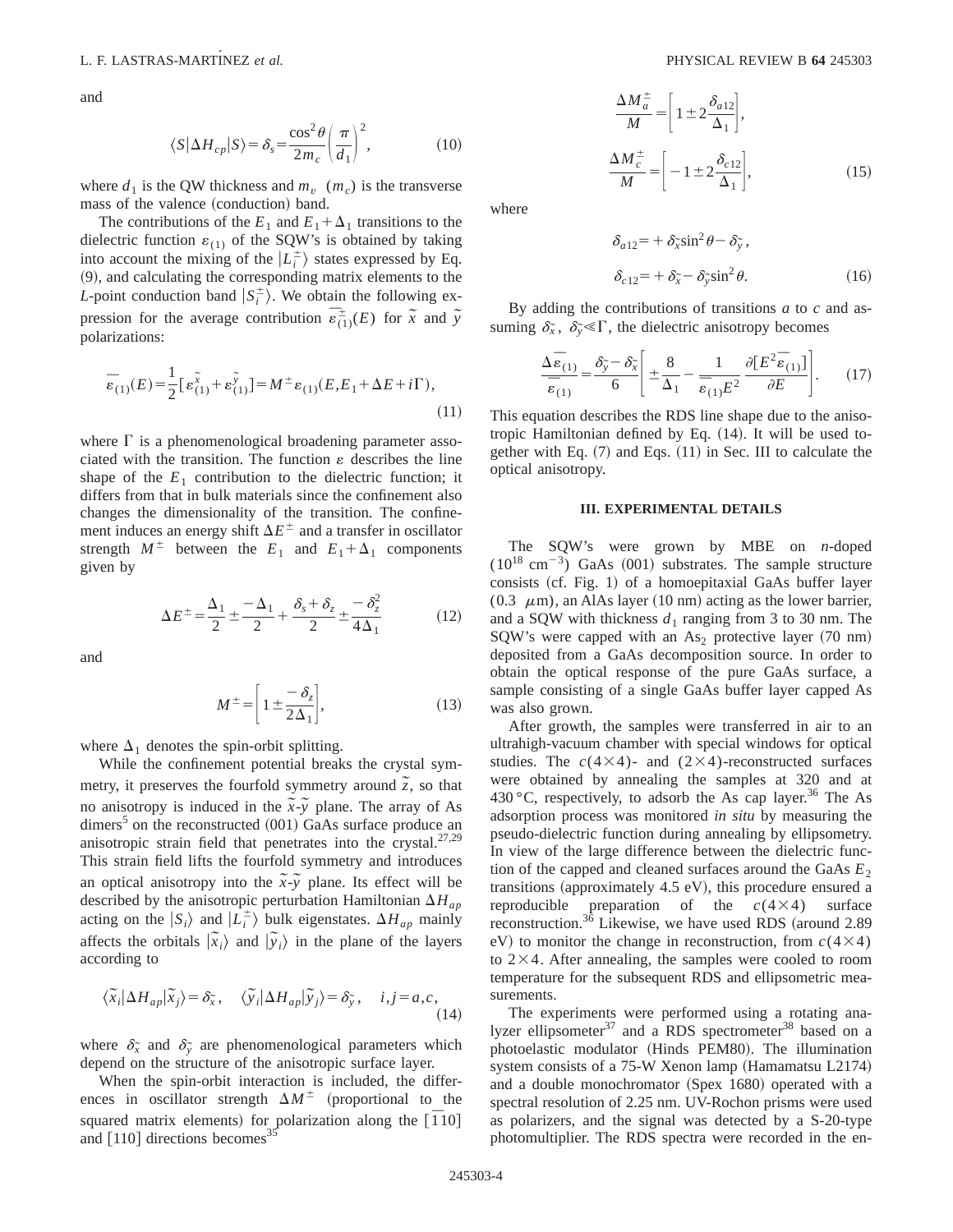

FIG. 2. Real part of the RDS spectra of  $(a)$   $(001)$  GaAs, and of GaAs SQW's with thicknesses of  $(b)$  30 nm,  $(c)$  20 nm,  $(d)$  10 nm,  $(e)$  5.3 nm, and  $(f)$  3 nm. In each case, spectra are shown for the  $c(4\times4)$ - (lines) and for the (2×4)-(filled squares) surface reconstructions, respectively. The RDS signal  $\Delta r/r$  is defined as the relative difference between the complex reflection coefficient for polarizations along the  $\left[\overline{1}10\right]$  ( $r_{\left[\overline{1}10\right]}$ ) and  $\left[110\right]$  ( $r_{\left[110\right]}$ ) directions.

ergy range from 1.7 to 5.5 eV. The real and imaginary parts of the reflection anisotropy  $\Delta r/r$  were measured simultaneously by detecting the reflected intensity at the first and second harmonics of the modulator frequency.

## **IV. EXPERIMENTAL RESULTS**

Figure 2 shows the real part of the RDS spectra for the  $c(4\times4)$ - (lines) and (2×4)- (squares) reconstructed surface for pure GaAs (a) and for SQW's with different thicknesses (b)–(f). The spectrum for the GaAs surface [Fig. 2(a)] is similar to those previously reported.<sup>5</sup> Most prominent is the broad anisotropic feature centered around 2.89 eV, which has opposite signs for the two reconstructions. This feature has been assigned to transitions involving surface As dimers,<sup>5</sup> which have different orientations for the two reconstructions.

For large SQW thicknesses (i.e., thicknesses above 30 nm), the RDS spectra are essentially equal to those of the GaAs surface, since the incoming light is strongly absorbed in the SQW layer and confinement effects are negligible. For thinner SQW's, considerable modifications are observed. The



FIG. 3. Difference between RDS spectra for the  $c(4\times4)$  and  $(2\times4)$  reconstructions (cf. Fig. 2) for (a) the free GaAs surface and for SOW's with thicknesses of  $(b)$  30 nm,  $(c)$  20 nm,  $(d)$  10 nm,  $(e)$ 5.3 nm, and  $(f)$  3 nm. The solid lines were calculated using Eq.  $(6)$ .

dimer-dimer transition (around  $2.8$  eV) with a convex (concave) line shape for  $c(4\times4)$   $[(2\times4)]$  is still the dominant one in the low energy region: the precise line shape, however, depends strongly on the SQW thickness. Also, strong features develop close to the  $E_1$  and  $E_1 + \Delta_1$  transitions.

For energies above the  $E_1 + \Delta_1$  transition, the RDS spectra of thin SQW's become essentially insensitive to surface reconstruction. In the thinner samples [Fig.  $2(f)$ ], the changes with reconstruction only appear for energies below 3.0 eV. The spectra are dominated by features at the energies of the bulk critical points of GaAs  $(E_1 + \Delta_1, E'_0, \text{ and } E_2)$  and AlAs  $(E_0, E_1, \text{ and } E_2)$ , thus indicating a strong contribution from buried layers and interfaces.

## **V. DISCUSSION**

As discussed in Sec. II, the RDS spectra of the SQW's in Fig. 2 include contributions from the surface as well as from the buried interfaces. In order to separate the two contributions and to access the surface contribution following the procedure described in Sec. II, we calculated the numerical difference between the RDS spectra for the  $c(4\times4)$  and  $(2\times4)$  reconstructions. The result is displayed by the circles in Fig. 3. The spectra show systematic changes with decreasing SQW width, which are more pronounced around the critical points  $E_1$  of the GaAs (around 3 eV) and  $E_1$  of AlAs  $(around 4 eV).$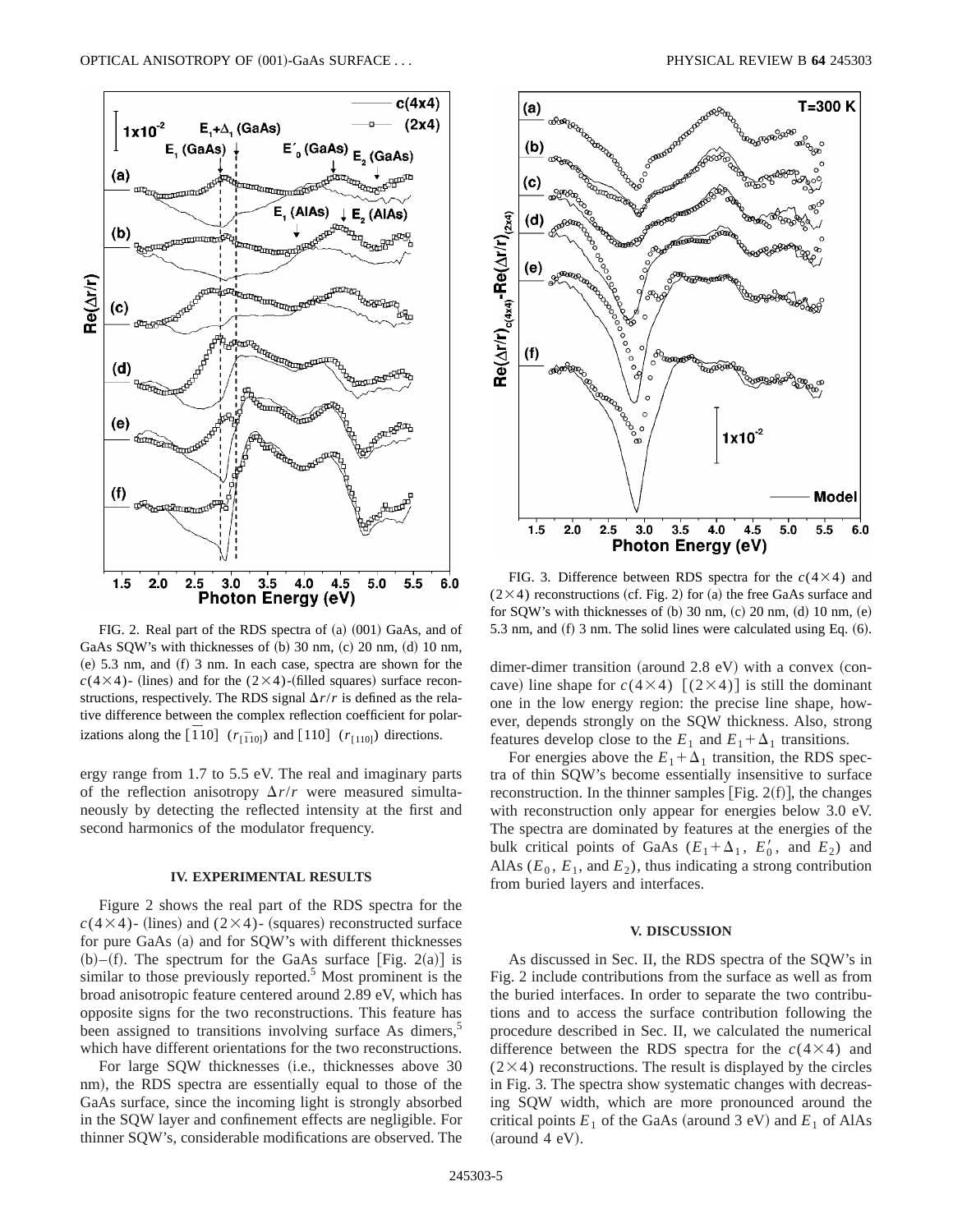According to the discussion in Sec. II, in the absence of confinement effects the difference spectra in Fig. 3 can be directly related to the anisotropy of the GaAs  $c(4\times4)$ - and the  $(2\times4)$ -reconstructed surfaces. The solid lines superimposed on the experimental data in Fig. 3 display the difference spectra calculated from Eq.  $(6)$  using the measured anisotropy of the  $c(4\times4)$  and the (2×4) GaAs surfaces shown in Fig.  $3(a)$ . The first term on the right-hand side of Eq.  $(6)$  was calculated using the dielectric functions of GaAs measured by ellipsometry and the reported values of the dielectric function of AlAs.<sup>39</sup>

For wide SQW's [as in Figs.  $3(b) - 3(d)$ ], confinement effects are expected to be negligible (energy shifts less than 10) meV). Accordingly, the solid lines reproduce well the measured spectra over the whole spectral range, thus demonstrating that Eq.  $(6)$  correctly takes into account multiple reflection effects at the buried interfaces. In addition, the calculations reproduce quite well the measured spectra for energies above 4.0 eV over the whole range of SQW thicknesses. We attribute this behavior to the fact that (i) the highenergy transitions in GaAs and AlAs are less sensitive to confinement effects; $^{21}$  and that (ii) according to the calculations obtained using Eq.  $(6)$ , above 4.3 eV the buried barriers do not contribute significantly to the RDS signal of the SQW's.

A question arises as to whether we are within the limit  $k_1L \ll 1$  that is the limit of validity of Eq. (5). An analytical equation correct for any value of  $k_1L$  is unfortunately not available. Thus, to answer this question we have redone the fits for the equation appropriate to the opposite limit  $k_1L$  $\ge 1$ .<sup>20</sup> We found that they were considerably poorer. We believe that this is enough of an argument to use Eq.  $(5)$  as a plausible approximation.

The calculations, however, fail to reproduce the line shape and the intensity of difference spectra for the thinner SQW samples [Figs.  $3(e) - 3(f)$ ] for energies below 3.5 eV. In this energy range, the calculations predict a strong enhancement in intensity of the structures associated with the surface anisotropy, which occurs due to constructive interference effects in the buried interfaces. Such an enhancement is not observed in the experimental data. In addition, the calculations do not reproduce the dip and the maximum at the energies of the  $E_1$  and  $E_1 + \Delta_1$  transitions of GaAs, respectively, which become more pronounced in the measured spectra for decreasing SQW thickness. The anisotropy around the  $E_1$  transitions will be discussed in detail below.

Finally, in addition to the  $E_1$  and  $E_1 + \Delta_1$  features, the spectra comprise an additional component that adds a negative offset to the  $E_1$  and  $E_1 + \Delta_1$  oscillations. This additional component tends to zero faster than the amplitude of the  $E_1$ and  $E_1 + \Delta_1$  transitions, as can be seen for the 3-nm sample in Fig. 3(f), where the structure for the  $E_1$  ( $E_1 + \Delta_1$ ) peak takes negative (positive) values contrasting, for instance, with the spectrum of Fig.  $3(a)$  that takes only negative values around these transitions. This additional component could be related to surfacelike states. These states penetrate into the bulk  $\approx 8$  nm.<sup>40</sup> As seen in Fig. 3, the strength of the additional component for spectra  $(a)$ ,  $(b)$ ,  $(c)$  and  $(d)$  remains unchanged, in agreement with this penetration depth. For the thinner QW's, the reduction of the strength may be related to the interaction between surface states and the buried interface.<sup>40</sup>

The calculated solid lines in Fig. 3 only take into account the anisotropy of the free GaAs surface and the effects of multiple light reflection at the buried interfaces. For thinner SQW's the discrepancy between calculated and measured line shapes increases. The discrepancy is partially related to the energy shifts due to confinement effects, which become important for the thinner SQW samples. Another factor that was not taken into account in previous calculations is the relative values for the thickness of the anisotropic layer (*L*), of the SQW  $(d_1)$ , and the light penetration depth. If *L* or the penetration depth (whichever is smaller) exceeds  $d_1$ , then a reduction of the strength of the RDS features is expected. In any cases, these results clearly demonstrated that the anisotropy observed in Figs. 2 and 3 cannot be attributed to highly localized surface states with localization lengths of a few Å's.

In order to address the mechanisms responsible for the anisotropy in the SQW's, it is convenient to represent the anisotropy in terms of the changes in the dielectric function using Eq. (7). The imaginary part of  $L\Delta\epsilon_1|_{c(4\times4)}$  $-L\Delta \epsilon_1|_{(2\times4)}$ , obtained from the experimental results of Fig. 3, is shown in Fig. 4. Note that spectra  $(a)$ ,  $(b)$ , and  $(c)$  are practically the same, thus indicating again that the multiple reflections model of Eq.  $(7)$  correctly takes into account the contribution of the buried layers. For thinner SQW's the effects discussed above are important, and the change in line shape becomes evident.

We now address the contributions of the  $E_1$  and  $E_1 + \Delta_1$ GaAs transitions to the optical anisotropy of the SQW's following the procedure delineated in Sec. II B. For that purpose, we fit the measured data around the  $E_1$  and  $E_1 + \Delta_1$ transitions to Eq.  $(17)$  (lines in Fig. 4). The line-shape function  $\vec{e}_{(1)}$  necessary for the fit [cf. Eq. (11)] was obtained from the measured dielectric function of the clean GaAs surface. From the fitting procedure, we obtain the parameters  $\delta_z$ ,  $\delta_s$ , and  $\delta_{\tilde{y}} - \delta_{\tilde{x}}$ , which describe the energy shifts, the oscillation intensities, and the anisotropy of the transitions according to Eqs.  $(12)$ ,  $(13)$ , and  $(14)$ , respectively.

For pure GaAs  $[Fig. 4(a)]$  the fit reproduces quite well the line shape around  $E_1$  and  $E_1 + \Delta_1$  transitions. In this case, only the amplitude of the transitions was taken as an adjustable parameter. The spectrum for the 10-nm SQW in Fig.  $4(d)$  was fitted using the same amplitude as before, but including a blue energy shift of  $10±3$  meV for the  $E_1$  and  $E_1 + \Delta_1$  transitions. For the spectra in Figs. 4(e) and 4(f), blue energy shifts of  $19\pm3$  and of  $38\pm3$  meV were obtained, respectively. The fitted energy shifts are displayed as a function of the SQW thickness in Fig.  $5$  (circles). The squares in the same plot show the confinement-induced energy in (001)-oriented GaAs/AlAs multiple QW's measured by Garriga et al.<sup>21</sup> using spectroscopic ellipsometry. Note the scatter in the data of Ref. 21 for QW widths exceeding 2 nm, much larger than the error bars of our measurements. We attribute this difference to the fact that RDS is a more sensitive technique than ellipsometry.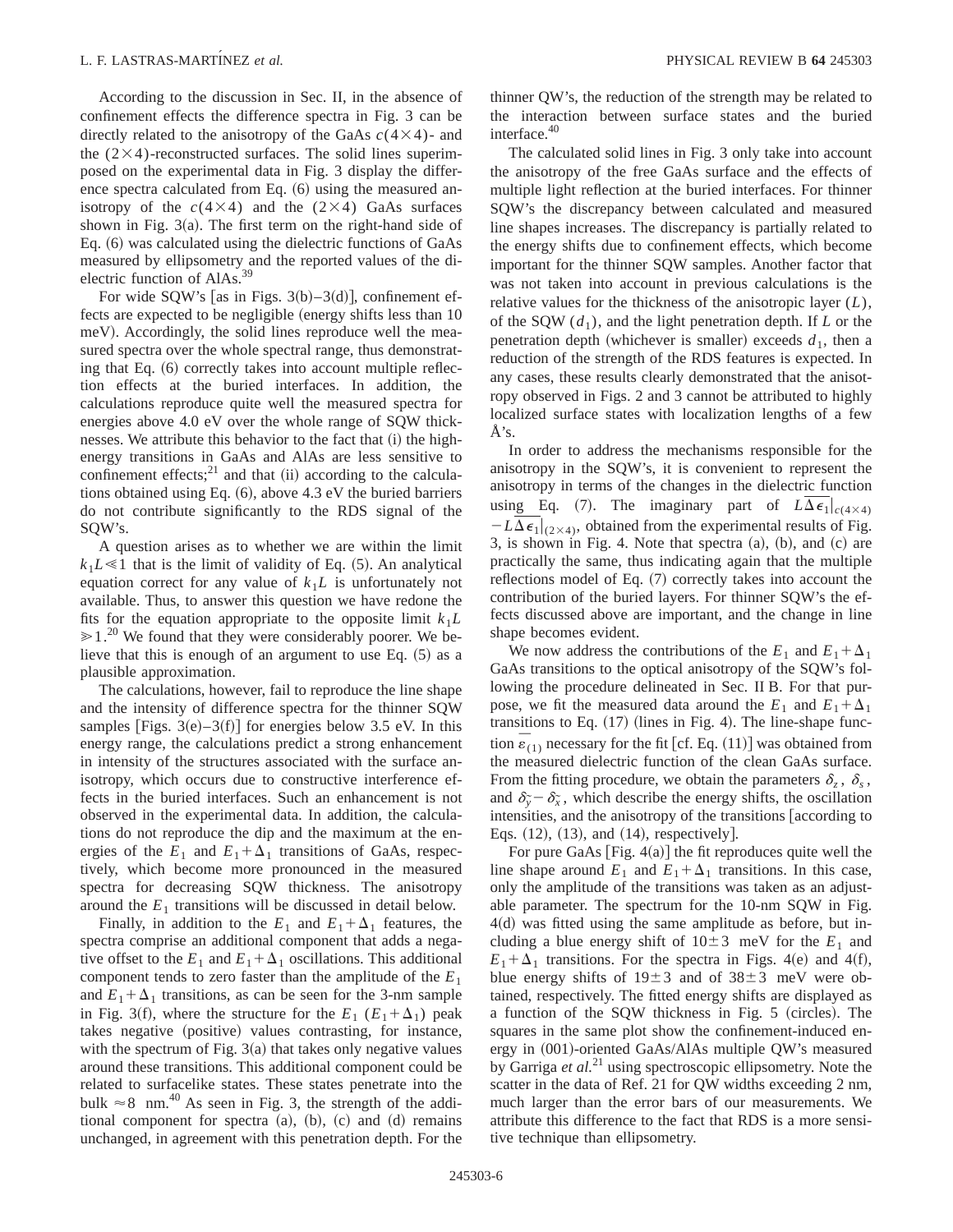

FIG. 4. Imaginary part of the dielectric anisotropy  $L\Delta\epsilon_1|_{c(4\times4)}-L\Delta\epsilon_1|_{(2\times4)}$  obtained using Eq. (7) for (a) a GaAs surface and for SQW's with thicknesses of  $(b)$  30 nm,  $(c)$  20 nm,  $(d)$ 10 nm,  $(e)$  5.3 nm, and  $(f)$  3 nm. The solid lines show the contribution from the  $E_1$  and  $E_1 + \Delta_1$  transitions calculated using Eq. (7).

The dependence of the energy shift with the QW thickness is given by Eqs.  $(9)$  and  $(10)$ . These equations were obtained assuming infinite barriers, and thus are expected to give values that largely exceed the experimental ones. However, the shift follows the  $1/d_1^2$  dependence (solid line) as can be seen in Fig. 5.

The fits of Figs.  $4(a)$  and  $4(d)$  yield the same oscillator intensity for the  $E_1$  and  $E_1 + \Delta 1$  transitions. In Figs. 4(e) and  $4(f)$ , the amplitude of the spectra begins to decrease with respect to spectra  $(a)$  and  $(d)$ . This suggests that the thickness of the anisotropic layer should be smaller than 10 nm. Assuming that for these two spectra  $d_1 = L$ , the amplitude of the RDS should become proportional to the QW thicknesses. The ratio between the maximum to minimum amplitudes of the solid lines of spectra (e) and (f) is equal to  $0.71 \pm 0.07$ . This ratio agrees reasonably well with the estimated SQW thickness ratio of  $0.565 \pm 0.065$ , where the error bars were obtained taking into account an error of  $\pm 2$  Å in the QW's thicknesses.

The energy difference  $\delta_{\tilde{y}} - \delta_{\tilde{x}}$  reflects the reduction in symmetry of the  $E_1$  states induced by the reconstructed surface. Using Eq.  $(17)$  and the fitted amplitude for the spectrum of Fig. 4(a) we have estimated  $L(\delta_{\tilde{y}} - \delta_{\tilde{x}})$  $\approx 0.07$  eV nm. Taking  $L=5$  nm, in accordance with the



FIG. 5. Energy shift of the  $E_1$  transition of GaAs vs QW thickness. The plot shows literature data (squares) and the results of the present work (circles). For QW's of 20 and 30 nm, we obtained a shift of  $1 \pm 3$  meV. The curve is a fit to  $1/d_1^2$ .

discussion of the previous paragraph, we obtain  $\delta_{\tilde{y}} - \delta_{\tilde{x}}$  $\approx$  14 meV. We attribute the energy difference  $\delta_{\tilde{y}} - \delta_{\tilde{x}}$  to an effective shear strain  $e_{xy}$  induced in the SQW's by the surface dimers.<sup>28</sup> The amplitude of the anisotropic strain can be related to  $\delta_{\tilde{y}} - \delta_{\tilde{x}}$  by<sup>35</sup>

$$
e_{xy} = \frac{\delta_{\widetilde{y}} - \delta_{\widetilde{x}}}{3^{1/2} 2d},\tag{18}
$$

where  $e_{xy}$  is the magnitude of the anisotropic strain referred to by the crystal axes, and *d* is the uniaxial deformation of rhombohedral symmetry. Taking  $d=-5.4$  eV for GaAs,<sup>41</sup> from Eq. (18) we estimate a surface strain of  $e_{xy} \approx 7.5$  $\times 10^{-4}$ .

#### **VI. CONCLUSIONS**

We have measured the RDS spectra of  $(001)$ -oriented  $QW$ 's  $(3, 5.3, 10, 20,$  and 30 nm thick) with the asymmetric structure As dimers/GaAs-QW/AlAs/GaAs(buffer) for  $c(4)$  $\times$ 4) and (2 $\times$ 4) surface reconstructions. The model to describe the surface anisotropy developed in the present work is based on the anisotropic strain field produced by the dimers. This strain perturbs the electronic energy levels and the intensities of the  $E_1$  and  $E_1 + \Delta_1$  transitions. In the model we have taken into account confinement and multiple reflections. We show that the RDS spectra around 3.0 eV consist mainly of two contributions: a broad structure and a sharp structure, attributed to surfacelike and bulklike transitions, respectively.

#### **ACKNOWLEDGMENTS**

We would like to thank H. Hirt, P. Hiessl, M. Siemers, and W. Stiepany for technical assistance and J. Kuhl for a critical reading of the manuscript. This work was supported by Fonds der Chemischen Industrie.